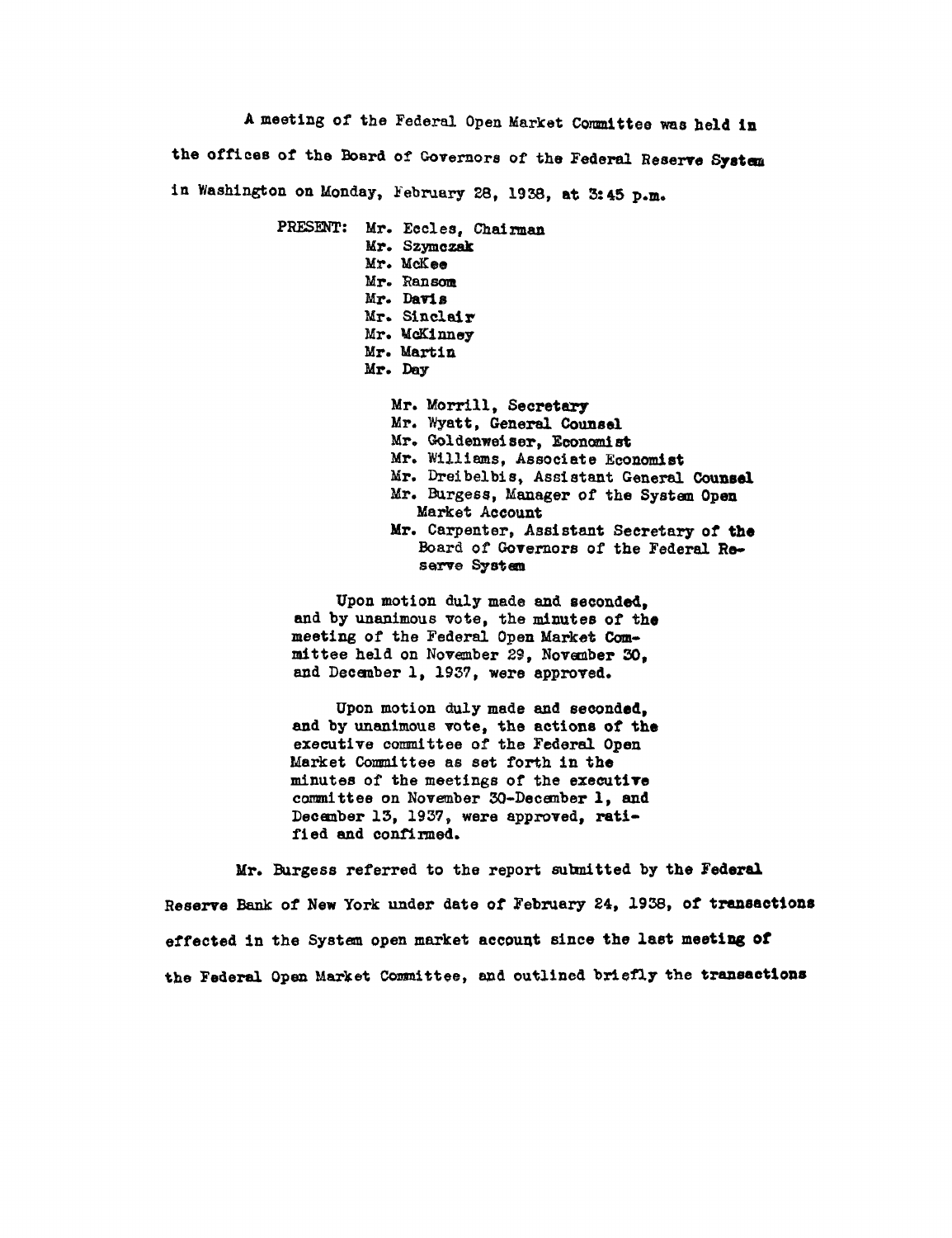**2/28/38** -2

which had taken place since **February** 24 and up to the close of business February **28,** 1938. The transactions and the resulting changes in the maturities of securities held in the System account were discussed, in cluding particularly the reduction which had taken place in the System's holdings of longer term bonds.

During the discussion, Mr. Young, President **of the Federal**  Reserve Bank of Boston, joined the meeting as an alternate **for Mr.**  Harrison who was unable to attend the meeting because of **illness.** 

> Upon motion duly made and seconded, and by unanimous vote, the transactions in the System open market account since November **29, 1937,** and up to the close of business February **28, 1938,** were approved, ratified and confirmed.

Attention was directed to the memorandum which **had been** pre pared **by** Mr. Williams in response to an informal request of the members of the Federal Open Market Committee on the subject **"Did** the Raising of Reserve Requirements Cause the Depression?" Copies of a draft **of**  the memorandum had been sent to the members **of** the Committee **by Mr.**  Williams under date of February 11, **1938,** at which time he stated that he was giving consideration to adding another section to the memorandum and that the memorandum was only in draft form. At this meeting he stated that, after considering the matter further, he had decided **not**  to make any further addition to the memorandum, as the subject matter of the contemplated additional section could **be** treated more appro priately in an entirely separate memorandum, **and** that, therefore, he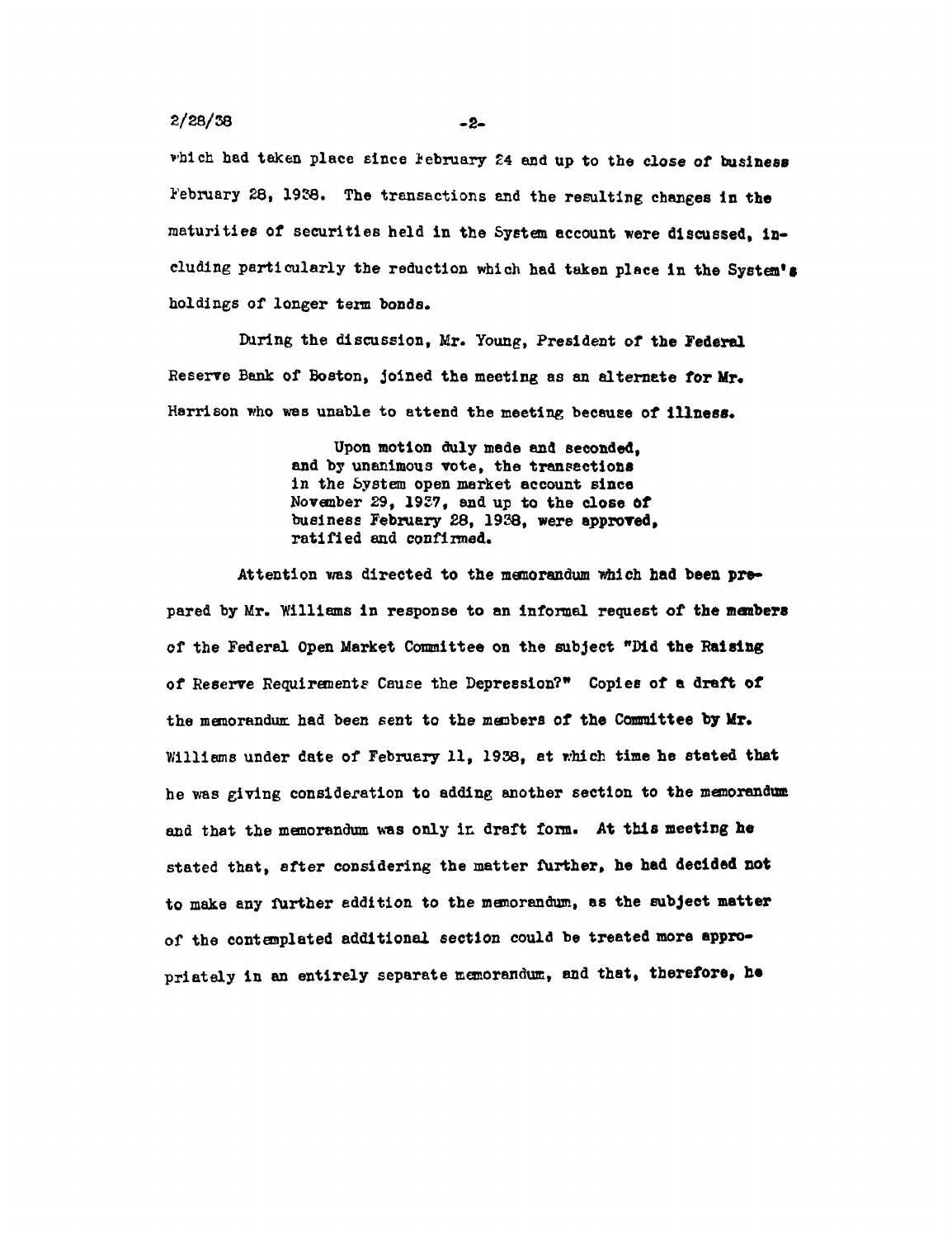## **2/28/38**

wished to submit the memorandum in the form in which it was sent to the members of the Committee on February **11.** 

> After a discussion of various sec tions of the memorandum, upon motion duly made and seconded, it was voted unanimously (1) to accept and file the report, with the understanding that the conclusions set forth therein did not necessarily represent the views of the members of the **Fed** eral Open Market Committee, and (2) to request Mr. Williams to prepare, **for**  submission to the members of the Committee before the next meeting of the Federal Open Market Committee, the second memorandum covering the material which he **had**  contemplated putting in a fourth section of the report.

**In taking** this action it was agreed that the Secretary should send under confidential cover to the Presidents who are not members of the Federal Open Market Committee copies of the memorandum sub **mitted by** Mr. Williams at this meeting, and, when completed, copies of the second memorandum to **be** prepared **by him.** 

Reference was then made to the action taken at the meeting of the Federal Open Market Committee on November **30, 1937,** when Chairman Eccles was requested to appoint a special committee to consider and submit a recommendation to the full Committee as to the position to **be**  taken with respect to the extent, if any, to which the Presidents and boards of directors of the Federal reserve banks should be advised of discussions and actions of the Federal Open Market Committee. On be **half** of the committee (Messrs.Szymczak, McKee and Sinclair) Mr. Szymczak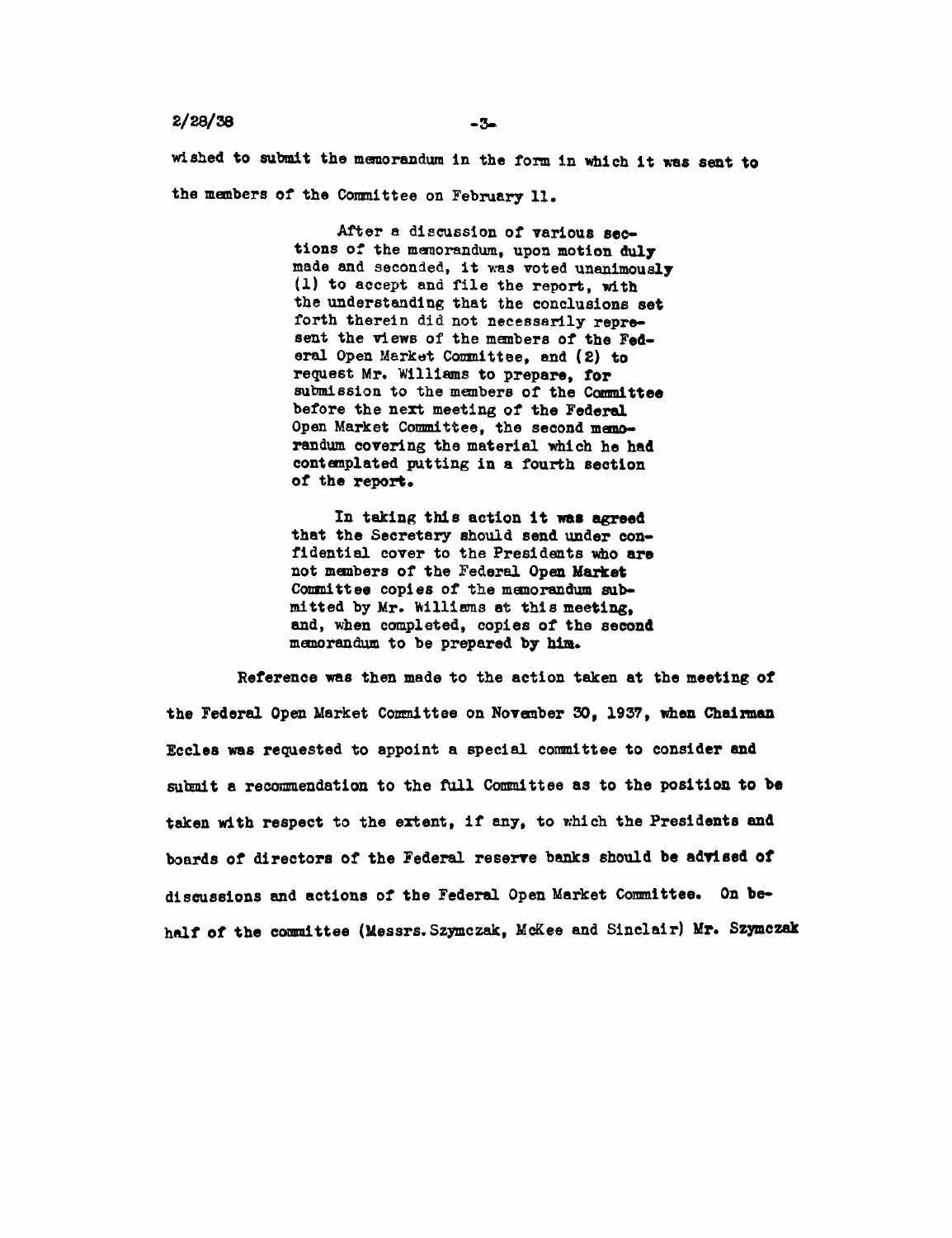## $2/28/38$  -4-

stated that the committee had met on various occasions and decided to submit to the Federal Open Market Committee the following recommenda tions:

- **1.** That the Presidents of the Federal reserve banks who are not members of the Federal Open Market Committee be invited to the preliminary discussions at the time of the regular meetings of the Federal Open Market Committee for advice and information. Thus the Presidents' Conference would precede or follow the regular meetings of the Federal Open Market Com mittee.
- 2. That the Federal Open **Market** Committee consider the adoption of a method **by** which members of the Federal Open Market Committee may freely discuss matters con sidered and actions taken at meetings of the Committee with the Presidents of the Federal reserve banks **who**  are not members of the Committee. The method **to be**  adopted should be consistent with the provisions **of**  the rules and regulations of the Federal Open Market Committee.

In explanation of the second recommendation, **Mr.** Szymczak stated that the committee had not reached a unanimous decision **on** a recom mendation as to the method **by** which the Presidents might **be advised of**  discussions and actions of the Federal **Open** Market Committee, but were unanimously of the opinion that the question **of** giving such informa tion to the directors of the Federal reserve **banks** should not **be** raised at this time.

> **Upon motion duly made and seconded, the** first recommendation **was approved unanimously.**

In connection with the discussion **of** the second recommendation,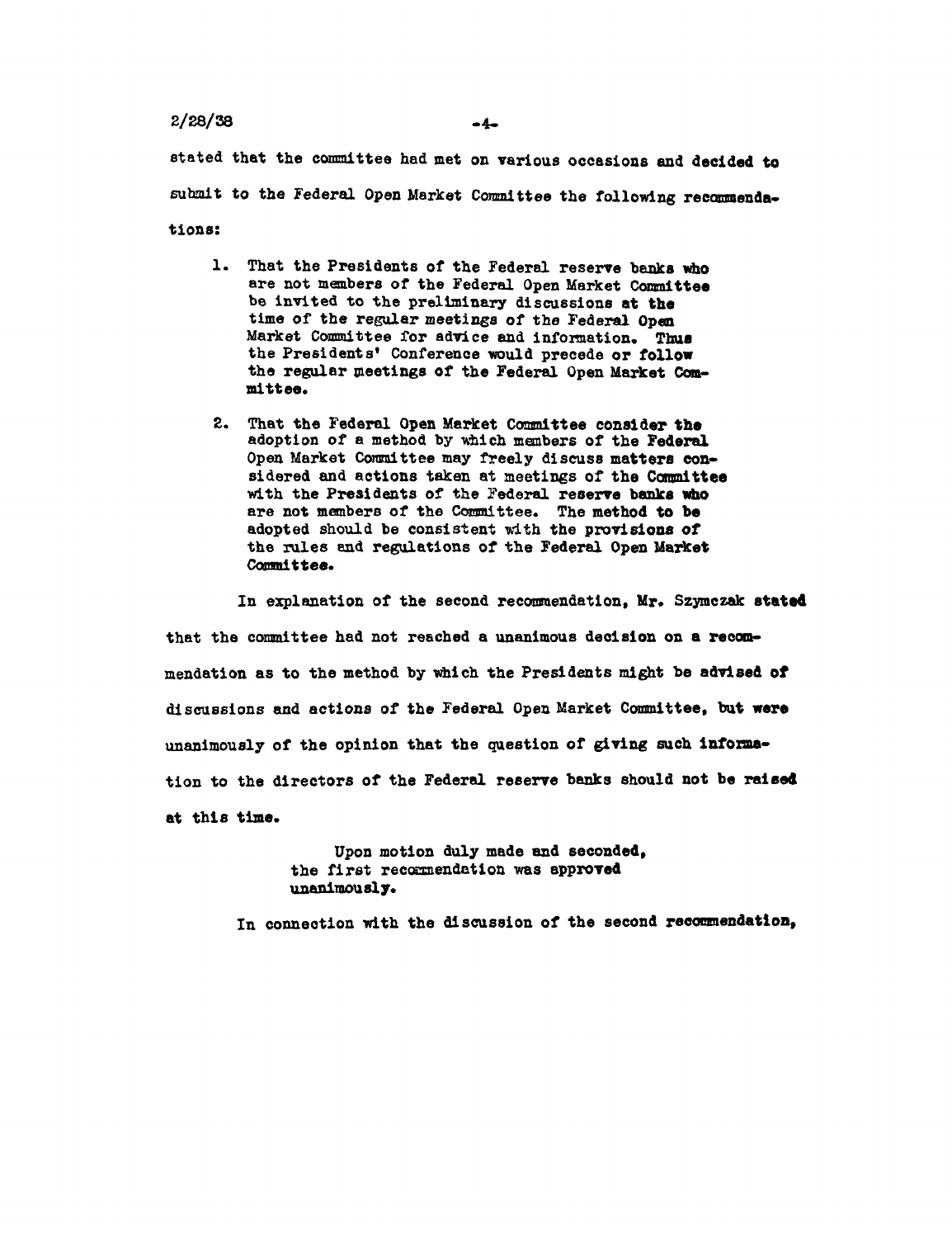## **2/28/38** -5.

reference was made to section **6** of Article I of the by-laws of the Federal Open Market Committee which provides that proceedings, deliber ations, discussions and actions of the Committee, except as required **by** law and except as authorized **by** the Committee, shall be strictly confidential, and Mr. Young stated that he felt that the section **was**  unduly restrictive, that he was not willing to be placed in the position of being unable to discuss with his directors matters relating to the Federal Open Market Committee and its deliberations and actions, and that the section should be amended.

> There followed a general discussion of the question raised **by** Mr. Young, at the conclusion of which, upon motion duly made and seconded, the following resolution was adopted by unanimous vote:

RESOLVED, That the members of the Federal Open Mar **ket** Committee be authorized to discuss in confidence with the President of any Federal reserve bank the mat ters considered and actions taken at meetings **of** the Committee and its executive committee.

Mr. Young stated that, while he **had** voted for the resolution, he wished again to make it clear that he did not approve the section **of** the by-laws of the Federal Open Market Committee referred to above.

> Mr. Sinclair **moved that the** Com **mittee** during **its** session **tomorrow**  consider **the appointment of a** special **committee** to study **section 6** of **Article I of** the **by-laws of** the Federal **Open Market** Committee and **to submit a report and** recommendation as to changes **in the** section at the next meeting **of the**  Federal Open Market Committee.